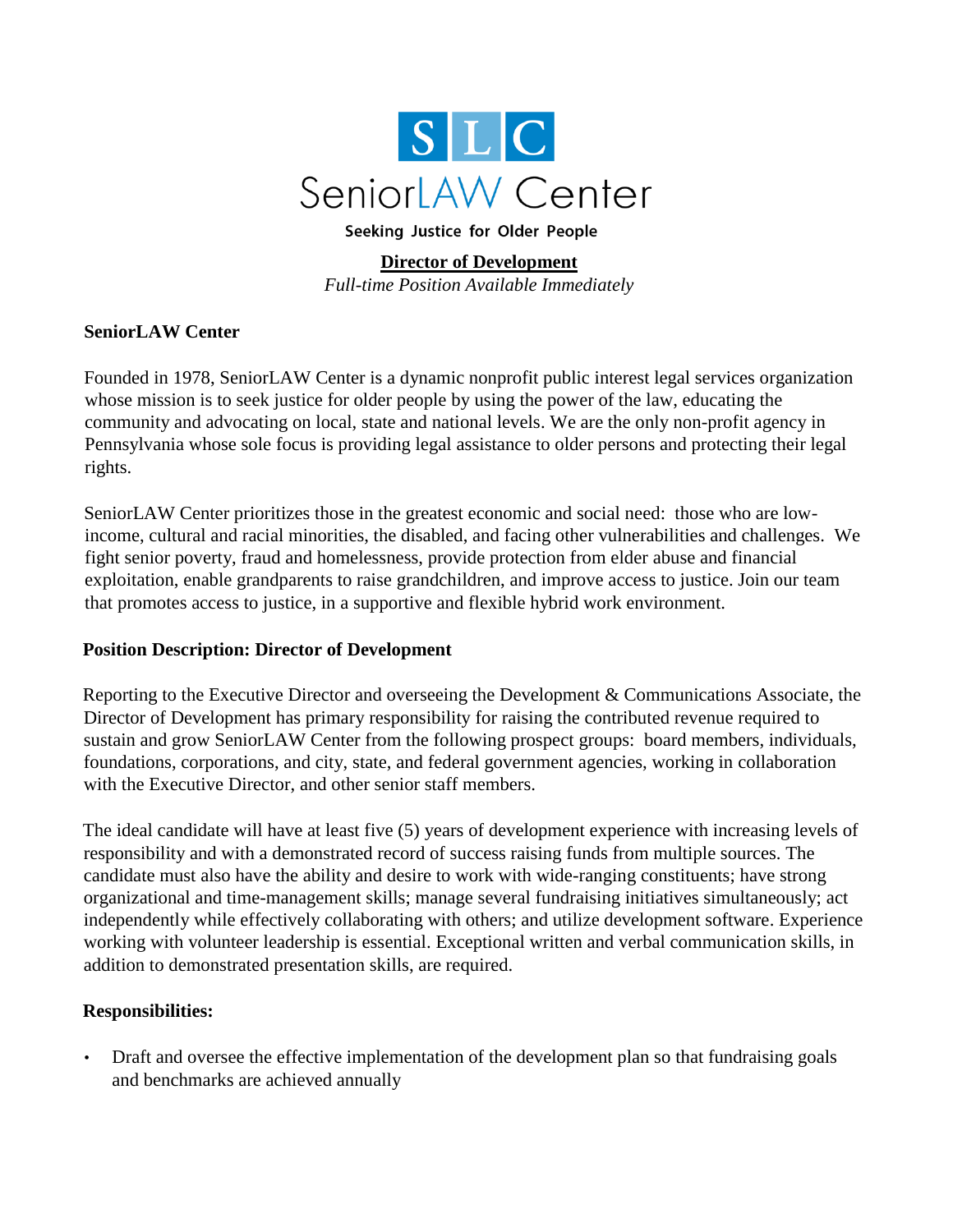- Maintain a fundraising calendar and tracking system for all deliverables, including mailings, proposal deadlines and reports to the Board
- Support the Executive Director and board members in their development roles
- Write, manage the editing of, and submit foundation proposals and reports in advance of stated deadlines (includes preparing supporting documentation)
- Maintain relationships with current institutional funders
- Regularly research new sources of support
- Maintain and update the giving calendar
- Implement and monitor progress of the annual (individual) giving program
- Direct the Development & Communications Associate in managing donor stewardship process, ensuring that donors receive promised benefits and proper recognition for their support (includes updating donor information on website, newsletters, honor role of donors)
- Staff the Board Resource Development Committee (RDC) in their donor cultivation, solicitation, and stewardship work (includes scheduling bi-monthly meetings, drafting agendas with the RDC chair, and coordinating follow up)
- Attend and participate in Board meetings and other relevant board committee meetings
- Prepare and present fundraising reports to the Board and RDC
- Help lead the efforts with Gala Committee on all Gala functions including sponsorships, auction, communications to the board, providing data on previous giving history, organizing the overall event structure and flow, communication, and coordination of the honorees, and more.
- With the Gala Committee, solicit sponsorships and single-ticket purchases
- Help lead the Gala on the night of the event and help lead staff and volunteers
- Direct the Development & Communications Associate to ensure timely acknowledgment of gifts, including drafting thank you letters and organizing the sending of thank you letters to donors both electronically and through printed acknowledgement
- Work collaboratively with SeniorLAW Center senior staff to identify opportunities for support for new programs and special projects
- Work collaboratively with the Executive Director and other senior staff to prepare responses to RFPs and other government contract opportunities
- Serves as staff liaison on gathering compelling stories needed for various funding needs including annual appeal and reporting to funders
- Monitor fundraising trends and adapt strategies accordingly
- Direct the Development & Communications Associate to create online forms in funding software to support the different funding campaigns i.e., Gala and Appeal
- Strategize and lead efforts with the Executive Director on all organizational communication including e-news, PR efforts for the Gala, the overall communications strategy for the organization, working closely with Development & Communications Associate
- Direct the Development & Communications Associate in the management of the website, uploading new events, posting news items, and gathering content from the staff for website and social media posts
- Direct the Development & Communications Associate in the creating and editing of videos for social media, eblasts and more for special projects and campaigns
- Manage and recruit volunteers and interns to support the efforts of development and communications